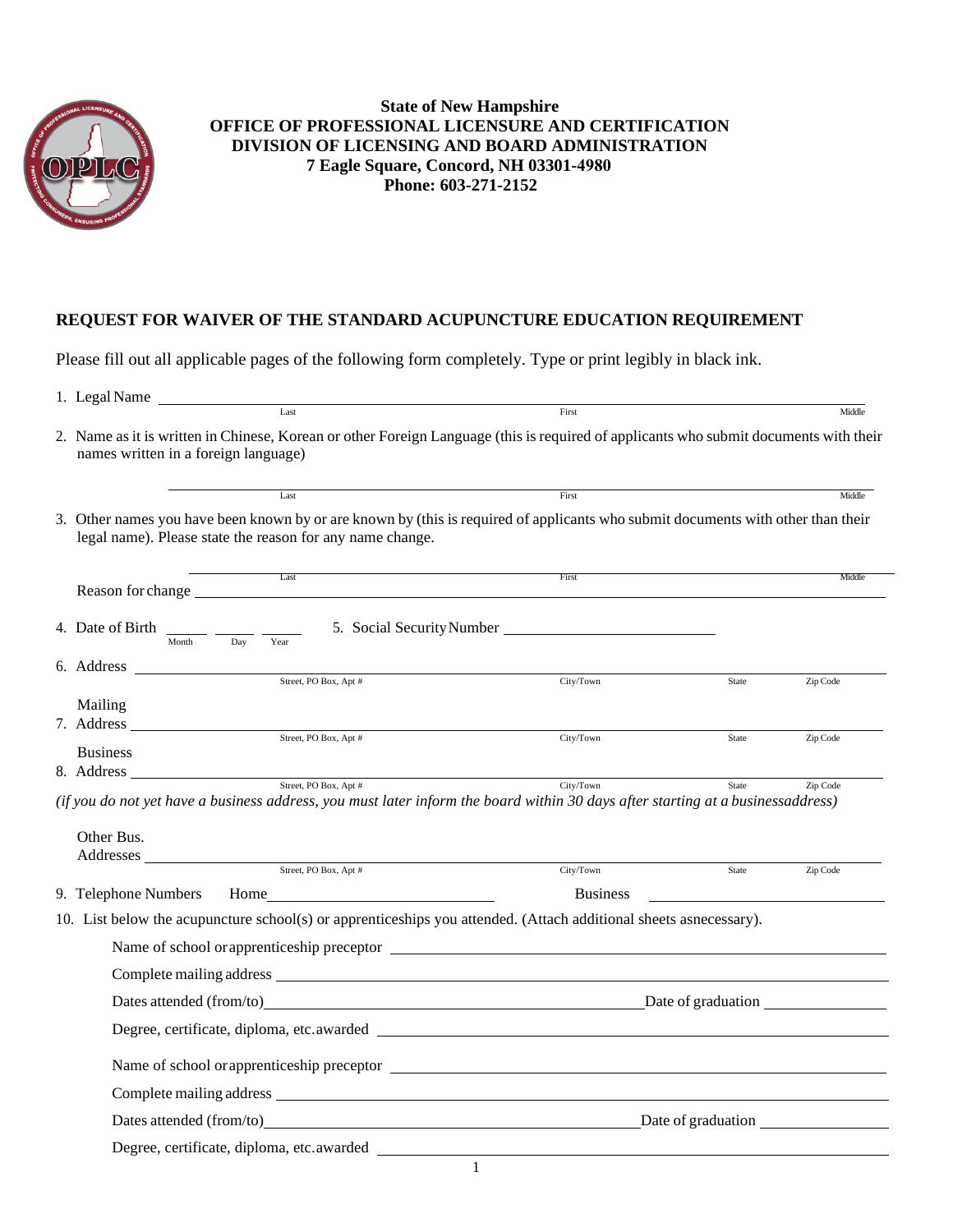

11. (A) List other states and countries in which you are currently licensed, or otherwise allowed to practice acupuncture. **NOTE:** As part of the main application, you are already required to send an "Out of State Verification of Acupuncture Licensure" form (enclosed) to each state in which you are currently licensed. Each state must return the form directly to the NH Board of Acupuncture Licensing.

|                                                                                          | <b>State or Country</b> | License No. | <b>Issue Date</b> | <b>Expiration Date</b> |  |  |
|------------------------------------------------------------------------------------------|-------------------------|-------------|-------------------|------------------------|--|--|
| (B) List all states in which you have been licensed to practice acupuncture in the past. |                         |             |                   |                        |  |  |

State or Country **Expiration Date** License No. Issue Date **Expiration Date** Expiration Date

13. ATTENTION APPLICANT: The Board of Acupuncture Licensing will grant a waiver of the standard acupuncture requirement ONLY IF an applicant meets the requirements of A, B AND C below.

### **A. CURRENT LICENSURE**

Check here if licensure in your state is called by another term such as registration or certification . Please sign the following statement:

I, have a current, valid, active acupuncture license in good standing from the state of whose requirements for licensure are substantively equal to or exceed the requirements of NH RSA 328-G. I have held that license for years.

Signed Date Date

**NOTE:** The above information must be verified directly from the state involved on an "Out of State Verification of Acupuncture Licensure" form, *which is part of the main application anyho*w. The board will determine if the licensure requirements of that state are substantively equal to NH RSA 329-G.

### **B. ANATOMY AND PHYSIOLOGY REQUIREMENT**

List below accredited college or university where you completed at least a 6-credit anatomy and physiology course.

Name of School and  $\mathcal{L}$  is a set of School and  $\mathcal{L}$  is a set of School and  $\mathcal{L}$ Address and the contract of the contract of the contract of the contract of the contract of the contract of the contract of the contract of the contract of the contract of the contract of the contract of the contract of th Dates Attended

- **NOTE:** This section must be supported by an official transcript sent directly from the school to the NH Board of Acupuncture Licensing.
- **C. ACUPUNCTURE EDUCATION:** You must choose one of the following routes of eligibility (1 or 2):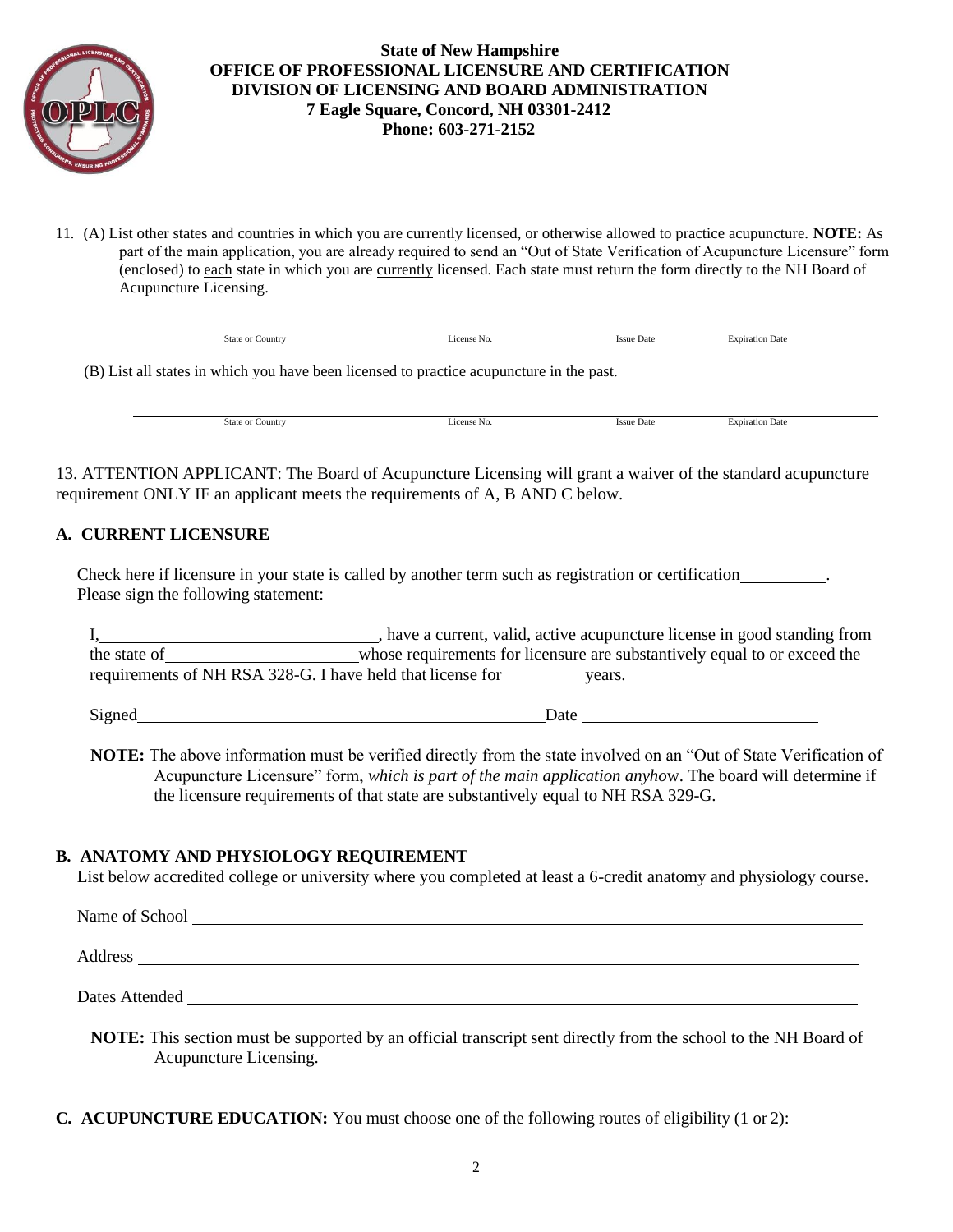

1. My acupuncture education has consisted of training through an apprenticeship program. (If you check this section, go directly to the part of this form called Apprenticeship Route).

### **OR**

2. My acupuncture education has consisted of formal education in an acupuncture school that was NOT ACAOM accredited at the time of my graduation AND years of practicing, teaching, supervising and/or writing published material about acupuncture. (If you check this section, go directly to the part of this form calledFormal Schooling and Professional Experience Route).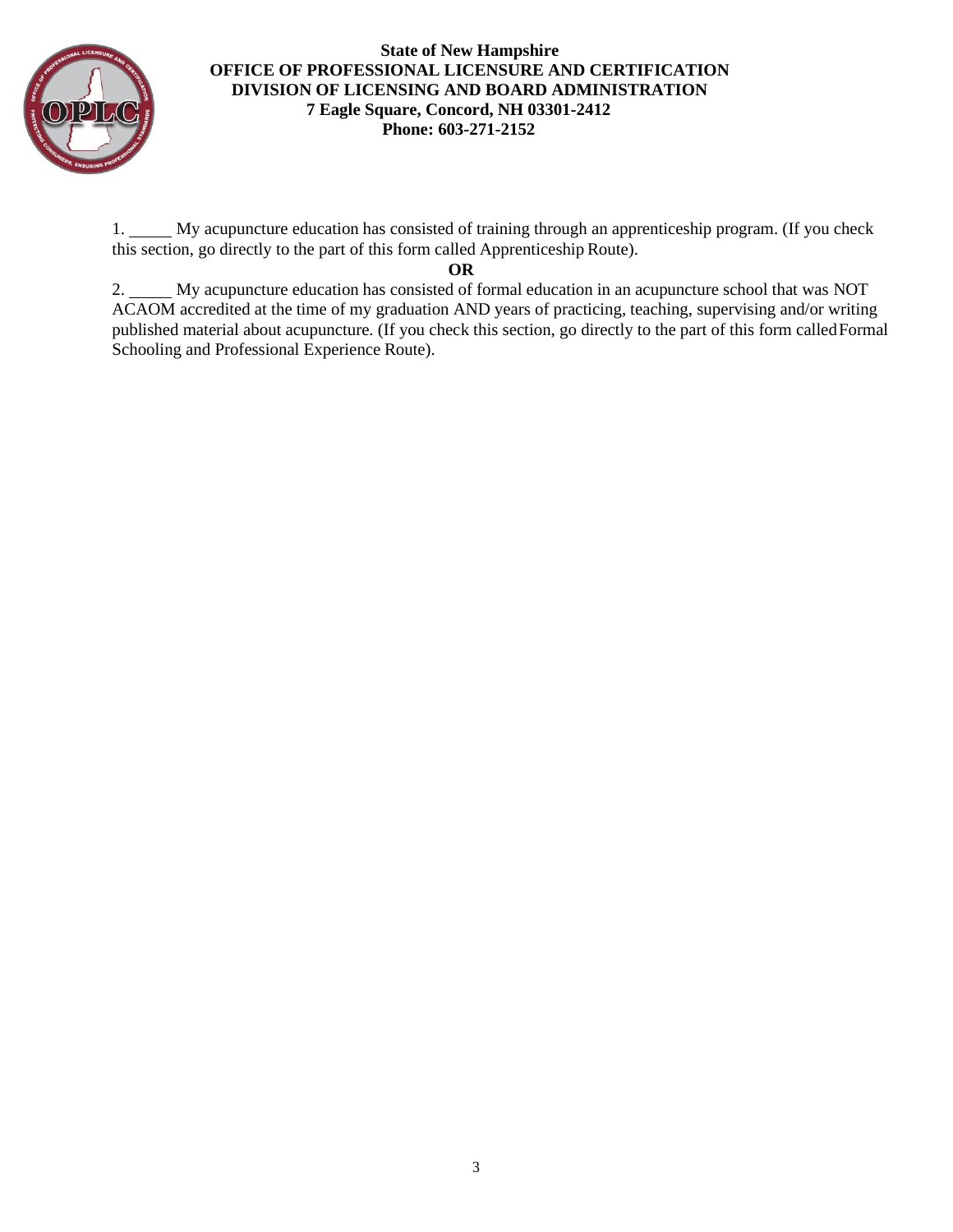

# **1. APPRENTICESHIP ROUTE**

In order to qualify for a waiver based on apprenticeship, the following conditions, as stated in the Administrative Rules of the New Hampshire Board of Acupuncture Licensing, Acp 302.05 (b) (1) must be met.

If the applicant has received his or her training through an apprenticeship program, that program, as verified by appropriate documentation, shall:

a. Conform to all NCCAOM apprenticeship program standards, pursuant to RSA 328-G:9, II (g); and

b. Provide a balance of clinical training and didactic instruction that parallels the ACAOM corecurriculum, including:

- 1. A basic history of acupuncture;
- 2. Basic oriental medical theory;
- 3. Point location;
- 4. Diagnostic skills;
- 5. Treatment planning;
- 6. Treatment technique;
- 7. Specialized treatment patterns and point combinations;
- 8. Emergency first aid treatment;
- 9. Equipment and safety in practice techniques; and
- 10. Ethics and human service skills.

If you feel that the apprenticeship program under which you studied meets these criteria, please, describe it below. Use additional sheets if needed. You will need supporting documentation for this claim. The simplest form of documentation would be a copy, sent directly from the NCCAOM, of all materials that you filed with the NCCAOM in order to sit for the certification examination. It is your further responsibility to make sure that that material meets all of the above criteria. If it does not specify the content of what you studied as spelled out in b. above, you will need to provide further documentation such as a sworn statement from your preceptor as to the content of your acupuncture curriculum.

4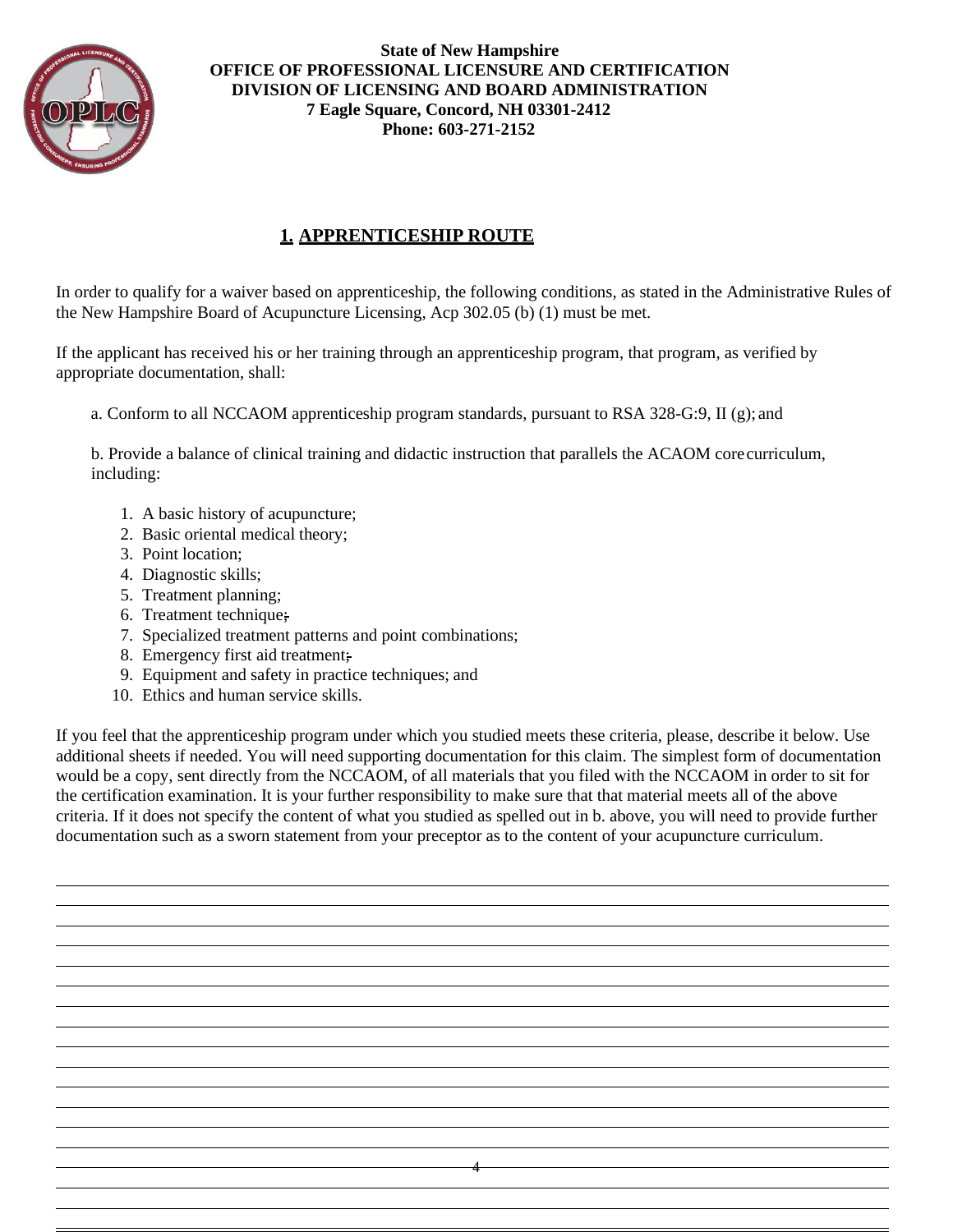

# **2. FORMAL SCHOOLING AND PROFESSIONAL EXPERIENCE ROUTE**

In order to qualify for a waiver based on the Formal Schooling and Professional Experience Route, the following conditions, as stated in the Administrative Rules of the New Hampshire Board of Acupuncture Licensing, Acp 302.05 (b) (2) must be met:

If the applicant has received acupuncture education at a school or college that is not ACAOM approved or in candidacy at the time of the applicant's graduation, a waiver shall be granted by the board if the applicant accrues 60 points based on the following point schedule:

a. An applicant shall accrue 10 points for each completed school year, up to a total maximum of 30 points, spent in a formal acupuncture program provided that:

- 1. The applicant has graduated from that program; and
- 2. The graduation from that program is verified by a transcript directly from that program orschool;

b. An applicant shall accrue 10 points for each year of acupuncture practice, up to a total maximum of 50 points, provided that:

- 1. The applicant had a minimum of 500 patient visits per year;
- 2. The applicant's practice in that year was at least 70% general health care; and
- 3. The applicant supplies the board with the following documentation:
	- (i) Dates and location of practice; and
	- (ii) At least 2 of the following:
		- i. Original letters from employers specifying dates and hours worked, and number of visits;

ii. Written statements from a minimum of 20 patients, with current phone numbers and addresses for each, specifying the time period of treatment;

iii. Written statements from at least 2 other health care professional, state or local acupuncture or oriental medicine professional associations, schools or colleges with convincing testimony based on personal knowledge regarding the dates, volume, and scope of practice; or

iv. Written statements from at least 2 other respected members within the community with convincing testimony based on personal knowledge regarding the dates, volume, and scope of practice; or

c. An applicant may accumulate additional points, up to a total maximum of 20 points, in the following categories:

1. An applicant shall accrue 2 points per semester for primary teaching responsibility of an acupuncture course provided that;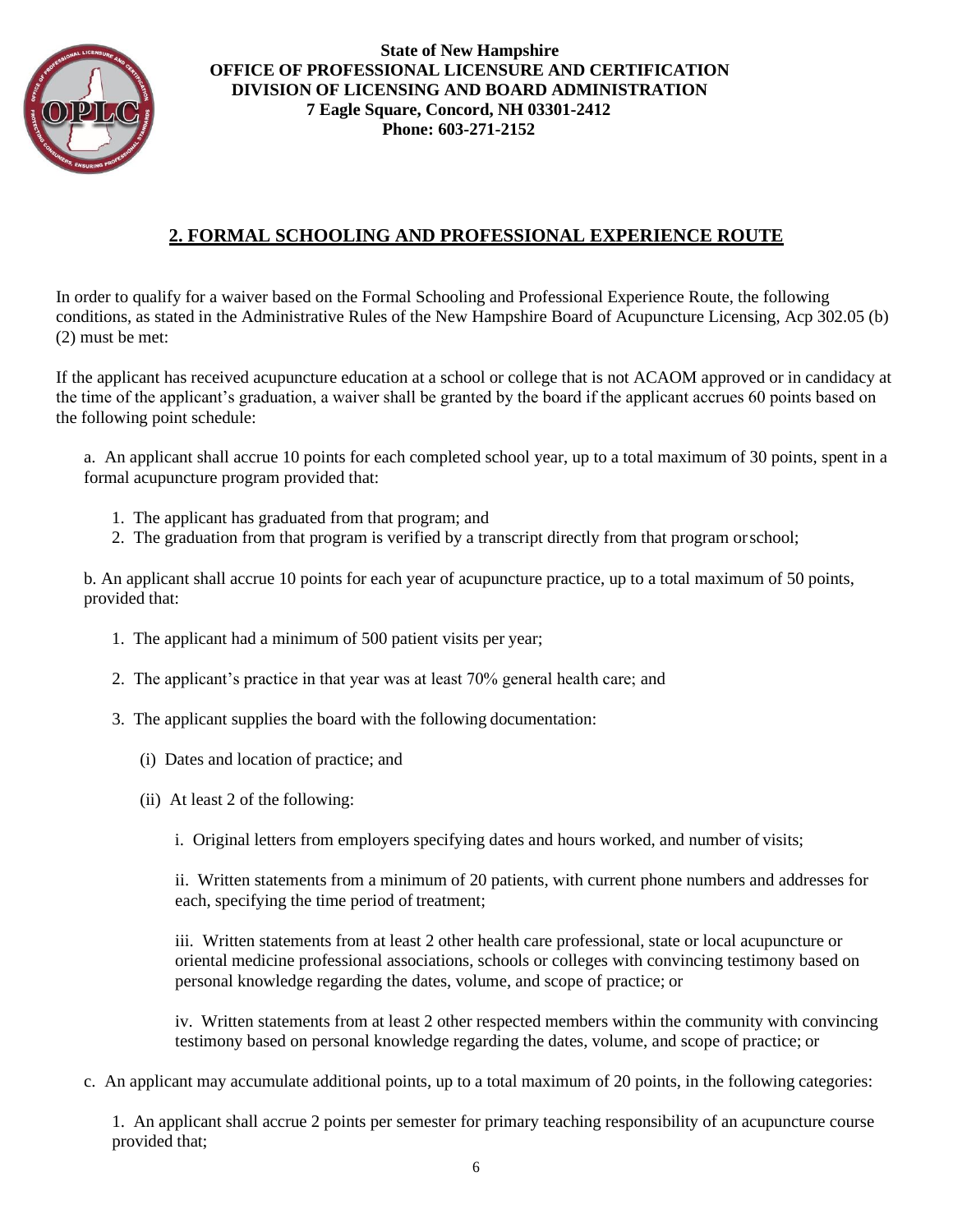

- (i) The course is taught at a board approved school or college as set forth in Acp 303.01; and
- (ii) The primary teaching responsibility is verified directly from theschool;

2. An applicant shall accrue 2 points per semester for primary supervising responsibility of a clinic course or rotation provided that: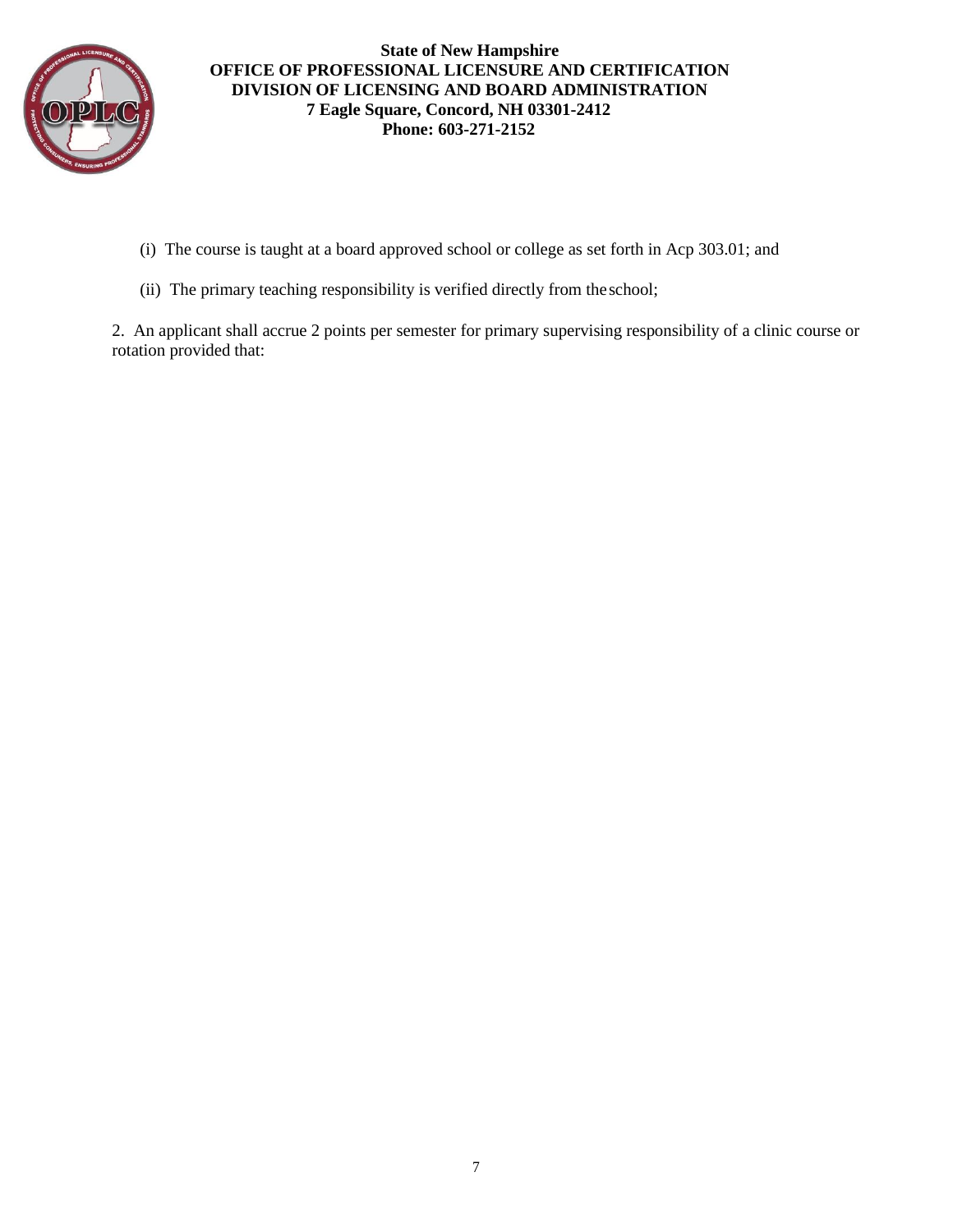

- (i) The clinic course or rotation is taught at a board approved acupuncture school or college; and
- (ii) The primary supervising responsibility is verified directly from the school; and/or
- 3. An applicant may accrue 2 points per published article about acupuncture or oriental medicine provided:

(i) The article is published in a nationally or internationally recognized professional journal or publication; and

(ii) It is documented by a copy of the article.

### **Compute below the 60 or more points you have accumulated from the above list.**

**a.** # of school years in acupuncture program from which you graduated  $=$   $x 10 =$ 

**Total points or maximum 30 points allowed in this category =** 

**b.** # of years of acupuncture practice properly documented =  $\bf{x}$  10 =

**Total points or maximum 50 points allowed in this category =** 

**c.** # of semesters qualified  $>$  > > teaching =  $x 2 =$ > > > supervising = x 2 = # of professional articles published  $=$   $x 2 =$ 

**Total points or maximum 20 points allowed in this category =** 

**GRAND TOTAL of points from**  $a_1 + b_2 + c_3 = (60 \text{ points needed})$